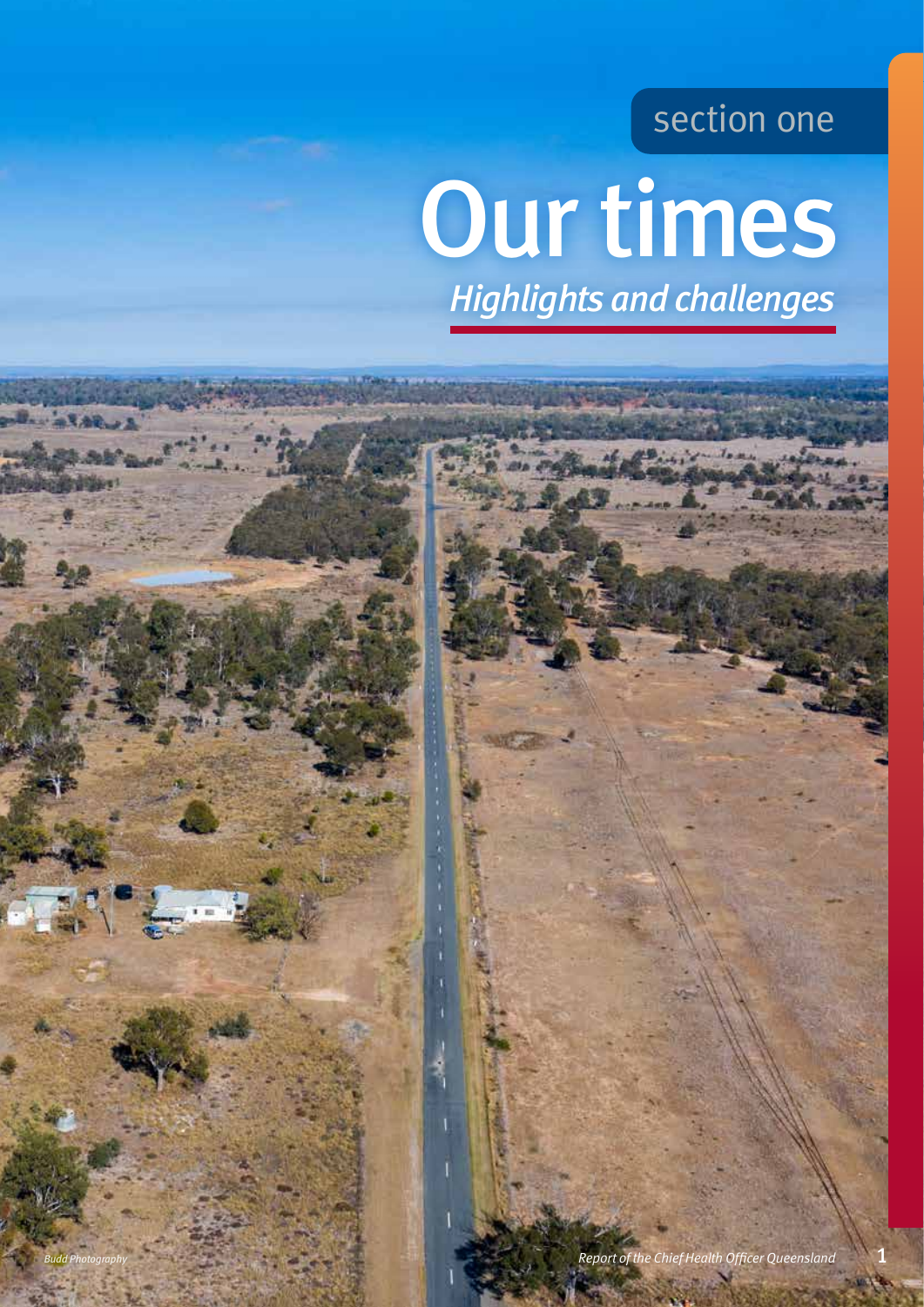## Our times

#### Introduction

The health of Queenslanders, and Australians as a whole, continues to improve and Australia was ranked twelfth among 156 countries for the happiness of its people in the 2020 World Happiness Report.<sup>3</sup> Our social and physical environments are the foundations of our health across the lifespan. They are instrumental to the success of prevention efforts to improve the health status of Queenslanders and reduce the burden of disease, however, there is more that could be done. As our population continues to grow and age and the availability of, and access to, equitable, evidence-based and effective health interventions increases, the impetus for a focus on *"healthy places, healthy people"* becomes increasingly important.

Achieving that goal is dependent on the capability of our people, the resilience of our environments and the ability of our governments, businesses, industries, communities, individuals and public services to respond to challenges. At the same time we should remember to celebrate our achievements. In the past two years we have been tested in many ways but each time our ability to reach our aspirations has been amply demonstrated.

### Selected challenges

#### *COVID-19*

On 31 December 2019, a cluster of cases of a severe pneumonia with an unknown aetiology in Wuhan City, China, was reported to the World Health Organization's (WHO) China Country Office.<sup>4</sup> On 7 January 2020, Chinese authorities identified a novel Coronavirus in clinical specimens. Cases were quickly identified outside of China and evidence of human to human transmission was established. The WHO declared a Public Health Emergency of International Concern on 30 January 2020 and the virus was named SARS-CoV-2 on 11 February. On 11 March, the WHO declared a global pandemic. Australia's first case was identified on 25 January 2020 in Victoria in a returned traveller from Wuhan City. Queensland reported its first case on 28 January in a tourist who had arrived from Wuhan City eight days earlier.

By 30 September 2020, Queensland had recorded 1157 laboratory confirmed cases, there were 6 deaths. The corresponding national figures were 27,078 cases and 886 deaths respectively. Approximately 1,110,990 COVID-19 screening tests had been undertaken in Queensland and 7,637,400 nationally. Further analysis of the COVID-19 pandemic in Queensland is presented in the Communicable Diseases section of this report ([page 49](#page--1-0)).

COVID-19's global spread resulted in profound impacts on communities, economies and health systems internationally, including in Australia, that will likely persist for years. Restrictions were put in place to contain the spread of the virus, reduce deaths and enable our health systems to effectively function and respond. These measures have been successful in Queensland, however, the effects of the pandemic will be felt for many years. The pandemic highlighted the quality of our healthcare systems, the commitment and flexibility of our healthcare workers and the resilience of our communities. Our world-class researchers and research institutions are at the forefront of studies aimed at developing vaccines and improving the treatment of the disease.

#### *Flood, fire and drought*

Australia has always been a land of drought, fire, cyclones and flood that have both immediate and long-term impacts on our lives with direct and indirect impacts on health.



In late January and early February 2019, an active monsoon trough and slow-moving low-pressure system resulted in major flooding affecting 39 local government areas (LGAs) in North Queensland. There were 3300 homes in Townsville fully inundated with flood waters and another 8500 were flood affected. Roads and rail lines were cut to the north, south and west. Ross River Dam was damaged and sewerage facilities were substantially affected—more than 600 homes had sewerage discharged either inside the house or into the yard.<sup>5</sup> Sadly, four people died—two from persons entering floodwaters and two reported events due to melioidosis—and 97 injuries were reported.<sup>6</sup> The social and economic cost of the disaster was estimated to be \$5.8 billion with the health, social and community impacts comprising 41% of those costs.<sup>6</sup> The event was not limited to Townsville with regions across the north and north-west of the state affected.



The 2019–20, Australian bushfire season began in June 2019 and by March 2020 an estimated 18.6 billion hectares had burned. More than 3000 homes were destroyed, more than 30 people died and tens of thousands were evacuated. Investigation of the health effects attributable to air pollution generated by the bushfires included excess deaths, hospitalisations for cardiovascular and respiratory problems and emergency department (ED) presentations for asthma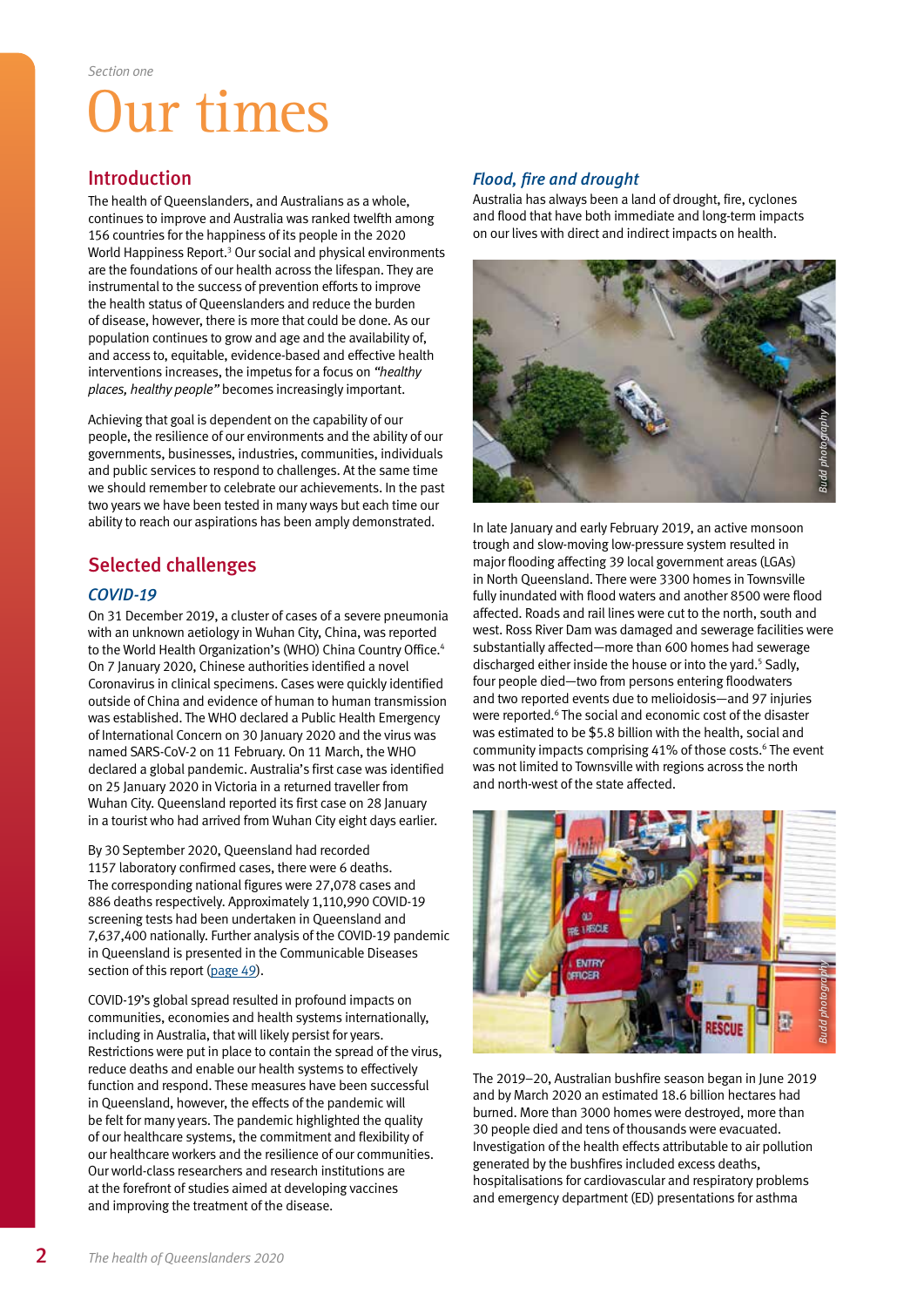in New South Wales, Queensland, the Australian Capital Territory and Victoria.7 From 1 October 2019 to 10 February 2020 in Queensland, there were an estimated 47 excess deaths, 135 excess cardiovascular hospitalisations, 245 excess respiratory hospitalisations and 113 excess ED attendances for asthma. These data do not account for primary care presentations and ambulance use nor the non-medically attended physical and mental health impacts of the fires.



In 2019–20, large areas of Australia were drought declared. By January 2020 there were 180 LGAs in Australia deemed eligible for the Australian Government's Drought Communities Programme.<sup>8</sup> In Queensland, drought declared LGAs comprised 67.4% of the state's land size, with a further 28 Individual Droughted Properties in 11 other LGAs as of 1 March 2020.9 Evaluating the social and economic wellbeing, and consequent health status, of drought-affected communities is complex. Effects vary by region, age and sex between farmers and non-farmers.10 Data suggest that the largest impacts are economic, however, there are important negative impacts on physical and mental health, social cohesion and the availability of key community services.<sup>11</sup>

#### Selected highlights

*A Chief Aboriginal and Torres Strait Islander Health Officer for Queensland*



In October 2019, Ms Haylene Grogan commenced her role as Queensland's first Chief Aboriginal and Torres Strait Islander Health Officer. A proud Kuku Yalanji and Tagalaka woman, Ms Grogan leads the Aboriginal and Torres Strait Islander Health Division in Queensland Health. This Division aims to improve health equity and outcomes for Aboriginal and Torres Strait Islander people in Queensland. She comes with experience across the public sector in Aboriginal and Torres Strait Islander policy reforms relating to economic prosperity, procurement, planning, land, cultural heritage and languages.

#### *Finding solutions to our problems*

In 2019, a new health agency, Health and Wellbeing Queensland (HWQld), aimed at tackling obesity and helping people make positive lifestyle choices, was established. HWQld is bringing together the community, the private sector and all levels of government to drive collaboration and change. Its focus is on *"making healthy happen"* through population level prevention approaches. Several key initiatives programs have been launched that address diet, physical activity and building capacity and capability in making healthy choices.

Approximately 38% of Queenslanders live in regional and remote parts of the state and these regions are critical drivers of the Queensland economy via agriculture, mining and tourism.12 However, there are ongoing disparities in the health status of regional and remote populations compared to their urban contemporaries.<sup>13</sup> In November 2019, the Health Minister announced a new Office for Rural and Remote Health. The Office will drive rural and remote health planning, ensure improved access, patient quality and safety, workforce planning and reporting on health outcomes. A key focus of the new agency is to develop a sustainable health workforce and support new service models for rural and remote Queensland.

Queensland continued to produce world class health and medical research aimed at improving our health and our health services.14 More than 300 new research projects with a start date of 2019 were recorded in the Queensland Health database of research activity. Two initiatives include:

- Queensland researchers are at the forefront of efforts to develop a COVID-19 vaccine. An international team at The University of Queensland is partnering with industry stakeholders to fast track the development of a candidate vaccine with support from the Queensland Government and the Coalition for Epidemic Preparedness Innovations. A different candidate vaccine is being investigated by teams at Griffith University, while at the Queensland University of Technology researchers are investigating new technologies for vaccine development based on the use of plants rather than animal cell models.15
- The Centre for Child and Adolescent Brain Cancer Research (CCABCR) in Brisbane is Australia's first research centre focusing solely on paediatric brain cancer, treatment and survivorship.<sup>16</sup> Brain cancer claims the life of one Australian child every nine days—more than any other disease—and survival rates have changed little over the past 30 years. The CCABCR brings together research leaders from across Queensland's major hospitals and health and technology research institutes.